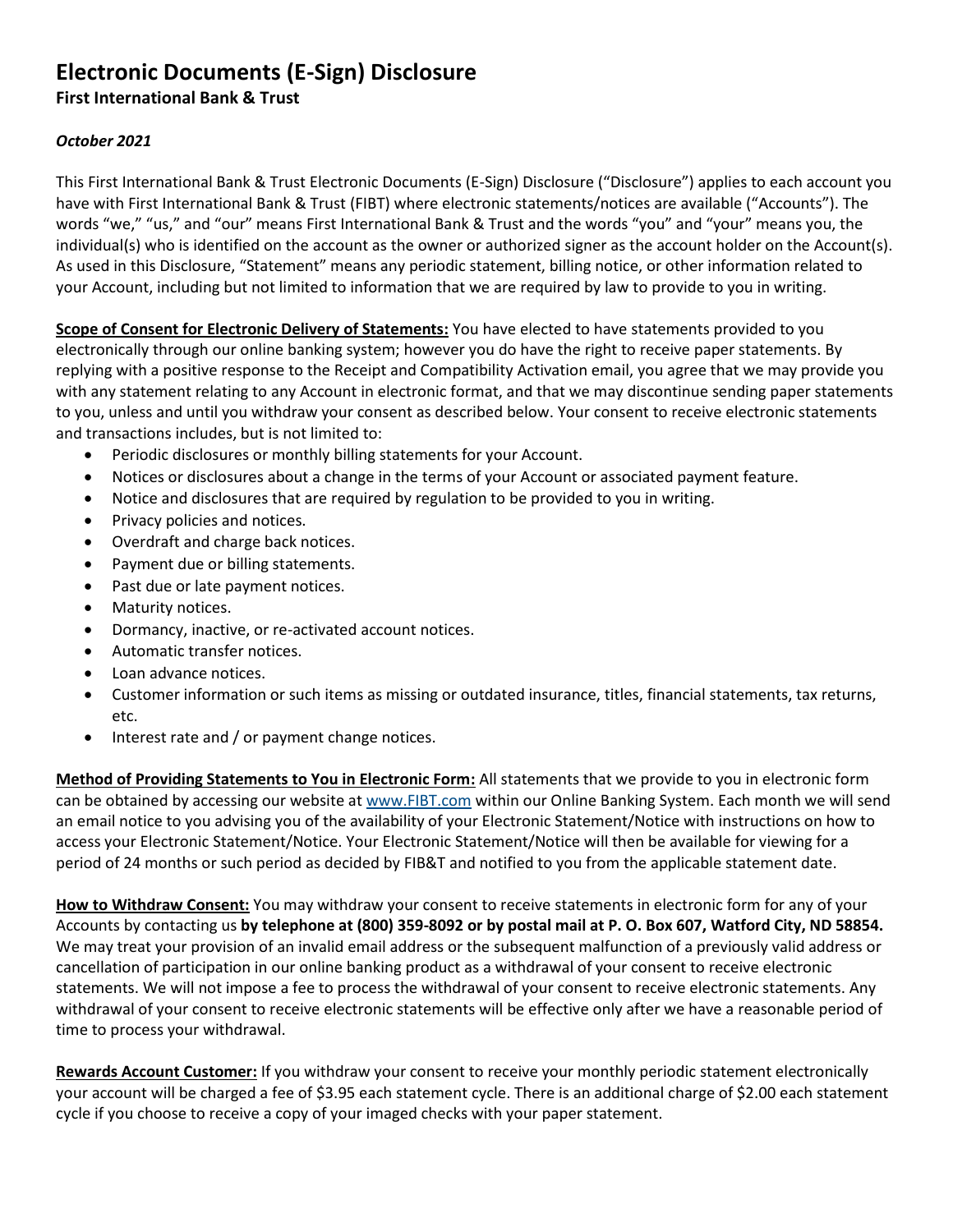**Essential Account Customer:** If you withdraw your consent to receive your monthly periodic statement electronically your account will be charged a fee of \$3.95 each statement cycle. There is an additional charge of \$2.00 each statement cycle if you choose to receive a copy of your imaged checks with your paper statement. These fees may be refunded to you if you are 55 years of age or older.

**How to Update Your Records:** It is your responsibility to provide us with a true, accurate and complete e-mail address, contact, and other information related to this Disclosure and your Account(s), and to maintain and update promptly any changes regarding this information. We generally ask that updates to your records be in writing by you. You can update such information by sending a request via postal mail to P. O. Box 607, Watford City, ND 58854 or by logging into your online banking account a[t www.FIBT.com,](http://www.fibt.com/) going to Settings then Contact and editing your email address.

**Hardware and Software Requirements:** In order to access, view, and retain electronic statements that we make available to you, you must be enrolled in our Online Banking. While each Online/Mobile Banking service has its own requirements further defined in the terms for that service, **at a minimum** to use any Online/Mobile Banking service, you must have:

- An eligible Financial Account (checking, savings, CD, loan or credit card) with FIBT.
- An active and valid email address that can be used for online/mobile services communications. Ability to create a unique username and password that will be used to access Online/Mobile Banking.
- A personal computer or other electronic device that is capable of accessing the Internet and is running one of the last two major versions of a compatible and supported operating system and browser (Apple Safari, Google Chrome, Microsoft Edge or Mozilla Firefox).
- Sufficient electronic storage capacity on your device's hard drive or other data storage unit.

**Requesting Paper Copies:** We will not send you a paper copy of any statement from us on accounts where you have elected to receive electronic statements, unless you request it or we otherwise deem it appropriate to do so. You can obtain a paper copy of an electronic statement by printing it yourself or by requesting that we mail you a paper copy, provided that such request is made no later than seven years after we first provided the electronic statement to you. To request a paper copy, contact us by telephone at (800) 359- 8092. We may charge you a reasonable research service charge for the delivery of paper copies of any statements provided to you electronically pursuant to your authorization. We reserve the right, but assume no obligation, to provide a paper (instead of electronic) copy of any statement that you have authorized us to provide electronically.

**Statement in Writing:** All statements in either electronic or paper format from us to you will be considered "in writing." You should print or download for your records a copy of your First International Bank & Trust Online Statements, this Disclosure, your initial authorization to receive FIBT Online Statements and any changes to that authorization.

**No Warranty for Continuous or Uninterrupted Service:** Because of the unpredictability of the internet, we do not guarantee continuous or uninterrupted access to your bank statements through the internet. However, should you be unable to access your statements, you can call the bank at (800) 359-8092 and the bank will take other measures to provide copies of your statements to you.

**Limit of Liability:** You agree that in no event will we or our suppliers (or any of our or our supplier's shareholders, members, officers, directors or employees) be liable for lost profits or any special, incidental or consequential damages arising out of or in connection with your use of our service, even if we have been advised of the possibility that such damage will occur. Further you agree that neither we nor our suppliers (or any of our or our supplier's shareholders, members, officers, directors or employees) will be liable for any technical, hardware or software failure of any kind, any interruption in the availability of our service, any delay in operation or transmission, any incomplete or garbled transmission, computer virus, loss of data, or other similar loss. To the extent we may have breached any term of this consent and agreement, you agree that your sole remedy is to discontinue use of this service. You further agree that our